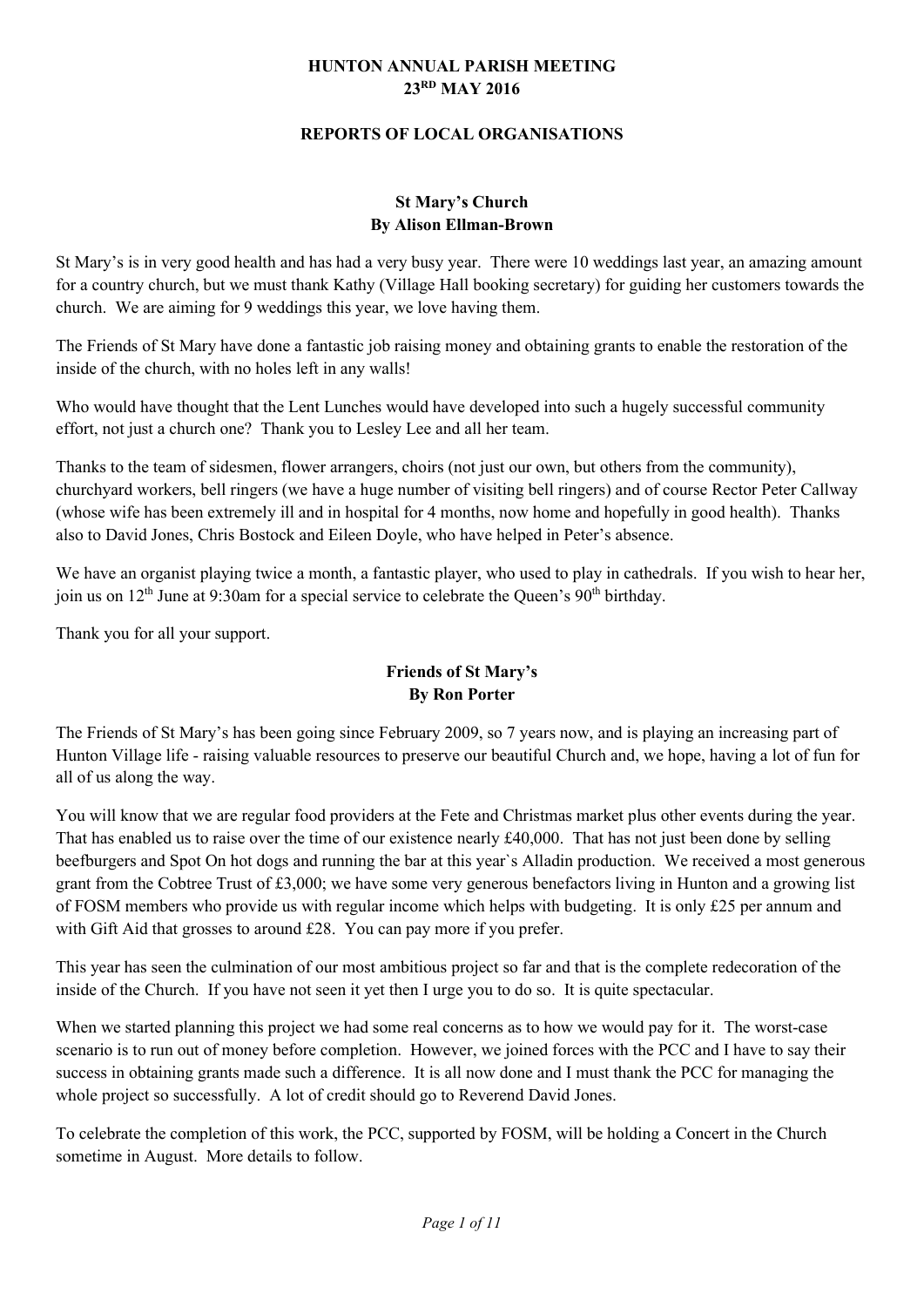Those of you who attended our Autumn Supper Dance in 2014 will be pleased to know that we are booked to hold this again on Saturday November 12th.

Last year we had to postpone through the illness of Brian Mortimer, but I am happy to say that Brian, despite extensive surgery and chemotherapy, is back to his former self and will be leading his band 2bc for us. Just so that you know, the band perform for free for us, so please mark your diaries to avoid disappointment.

What are our plans now? We await the Church Quinquennial review in 18 months' time before deciding. In the meantime, the pointing on the Tower needs repair as does the exterior wall, so plenty to be getting on with.

Before I sit down, I must thank the Trustees for all their hard work and support which often involves their families as well.

They are: Lisa Halliday (Secretary); David Heaton (Treasurer); Ian Pinks (Membership – 820709); Lisa Dolman; Jenny Vickers; Kate Banks; Lucy Dickinson; Mary Goddard; and Roger Sawtell.

### **Hunton Bowls Club By John Apsey**

Hunton Bowls Club has been going for 80 years this year. The club did well last season and has a full fixture card for this year. We have done a lot of maintenance on the buildings before the start of this season, so everything is looking good for this year.

We have a reputation as a small, friendly club and other clubs always say how they enjoy playing at Hunton as it is so peaceful. It is a shame that we only have two bowlers that actually live in Hunton. We are always looking for new members and welcome any new players of any ability, whether they have played bowls before or not, so please come along and give it a try. There is a notice on the gate of contact numbers or anyone can come and try on a Thursday evening when we have a practice session. You will always be welcome.

Once again, we are at the start of another Bowling Season and are keeping our fingers crossed for good weather.

## **Hunton Wanderers Cricket Club By Simon Taylor**

As you will probably know, and especially if you attended yesterday's charity day and pavilion opening event at the field, we have at last finished our new pavilion and it is open for business. It was a terrific day yesterday. There were 120 overs of cricket played, a bar and BBQ, and a few surprises at the last moment, including music for the players to walk on to and commentary from members of the club in various states of inebriation! Over £500 was raised for the British Lung Foundation in memory of Paul Matthewson, a previous player, chair and president of the club.

I am pleased to report that our visitors to date have given the building a favourable report. The showers, fridges, dishwasher and plumbing all seem to be working and there is, so far, a feverish activity before and after games to get the facility ready and cleaned up afterwards. In short, there seems to be a pride in our new building, something I have not seen before at the club and for which I am extremely grateful.

We have already been approached for the use of the pavilion for a couple of village events and we are planning to hold the Playing Field Committee AGM there this year.

We owe a debt of thanks to so many people in bringing this project to fruition – to Hague Construction for their support during the foundation stage; to Passmores for not only supplying the building, but for many additional items to help us finish the project; to the Parish Council, not only for their continuing support, but for practical help, usually in the form of the inimitable David Heaton; to Paulina Stockell for her continuing financial support; and not least, to the club members for their help, given freely even in the depths of winter and sometimes in appalling weather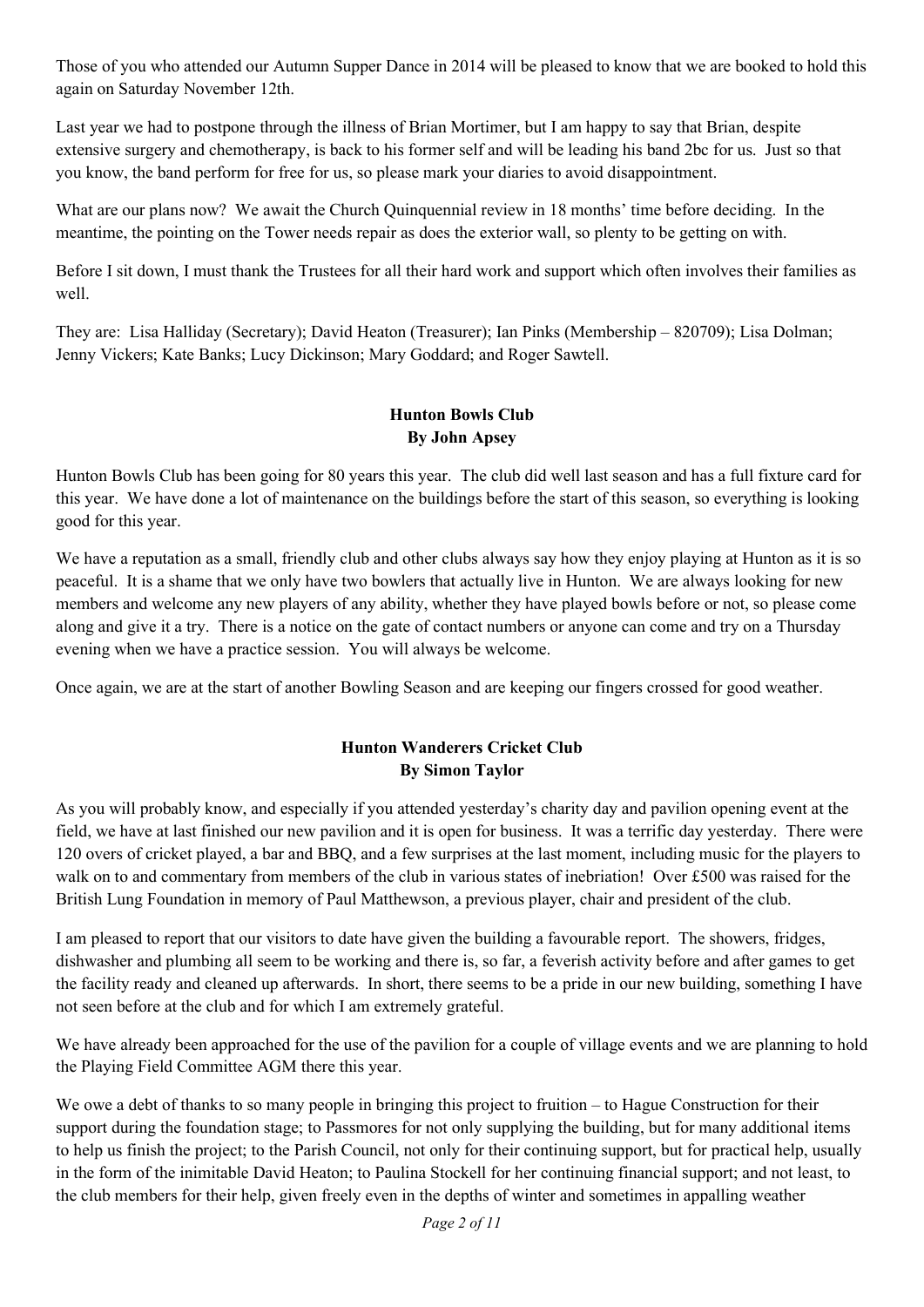conditions. I would especially like to thank my colleague Steve Jones, without whose perseverance, support and practical help this project would not have come to completion; and this during a year when he has not enjoyed the best of health.

It seems to be the case that funding becomes easier to come by as a club gathers momentum. More likely is that other doors open to those who have already gained the experience. Whatever the reason, I am delighted to advise that we have been able to secure a further £3,500 in funding from the EWCB towards the cost of a full set of wicket covers, which arrive early next week. Paulina Stockell has already generously donated a further £500 to enable us to meet our partnership funding target for this project.

I reported to the Hunton Herald last October that we had a relatively successful season, with both our Saturday 1st and Sunday XIs narrowly missing out on promotion. Well, following a restructuring of both leagues during the winter, we subsequently found out that both sides had in fact been promoted, the Saturday side to Division 1A Central of the Kent Regional League and the Sunday team to Division 4 of the Kent Village League. This is the highest we have ever been in either league, so this season is going to be especially challenging. We have a strong Sunday side this year and hope to do well in the KVL. On Saturday, trying to field two sides, we are struggling for numbers a little, and our ambition is more conservative. We will be happy to stay up and if we can achieve a mid-table placing we will be delighted.

As far as personal achievements went, Alex Newman scored an impressive 668 runs during the season; Jack Crouch scored 499, including a mammoth 191 against local rivals Yalding; Mike Besson took the most wickets for the club with 40, but Paul Bushell won the Saturday 2nd XI league bowling award with 32.

I apologise for the brevity of this year's report, but I am rather suffering from report fatigue at the moment, having delivered a number of treatises on the subject of pavilions and fund raising recently. Thank you.

#### **Hunton Football Club By Tom Goodchild**

I am standing in for the manager of the club, Dave Elliott.

Many thanks to Danny Peacock for all his efforts on behalf of the club.

The team had a good last season, coming very close to winning Division 2 in the Maidstone & District Football League, and has been promoted to Division 1 this year.

We won the Tunbridge Wells Charity Cup this year, beating Leigh 3-2 in the final.

The changing rooms need some improvement. The football club would like to make changes, but could do with some help. Danny Peacock suggested contacting the Playing Field Committee to discuss it.

### **Hunton Village Club By Annette Trought (reading the report of Philip Nichols)**

I would like to say that the Club has gone from strength to strength, but sadly that would not be the case, although it is not all doom and gloom. While we have a reasonably healthy balance in the bank, 2015 saw income and expenditure more or less level, which means that, without the income from events that are held, the Club would not be viable. Last year it was reported that the numbers attending Monday night bingo were low and bingo eventually ceased during the winter. Attendance on Saturday evenings was also very low and the committee took the decision not to open on Monday and Saturday evenings. That means the Club is closed to members on Mondays, Tuesdays and Saturdays. We hope that Saturdays will be reserved for Club events and private hire by members, subject of course to being able to find volunteer bar staff.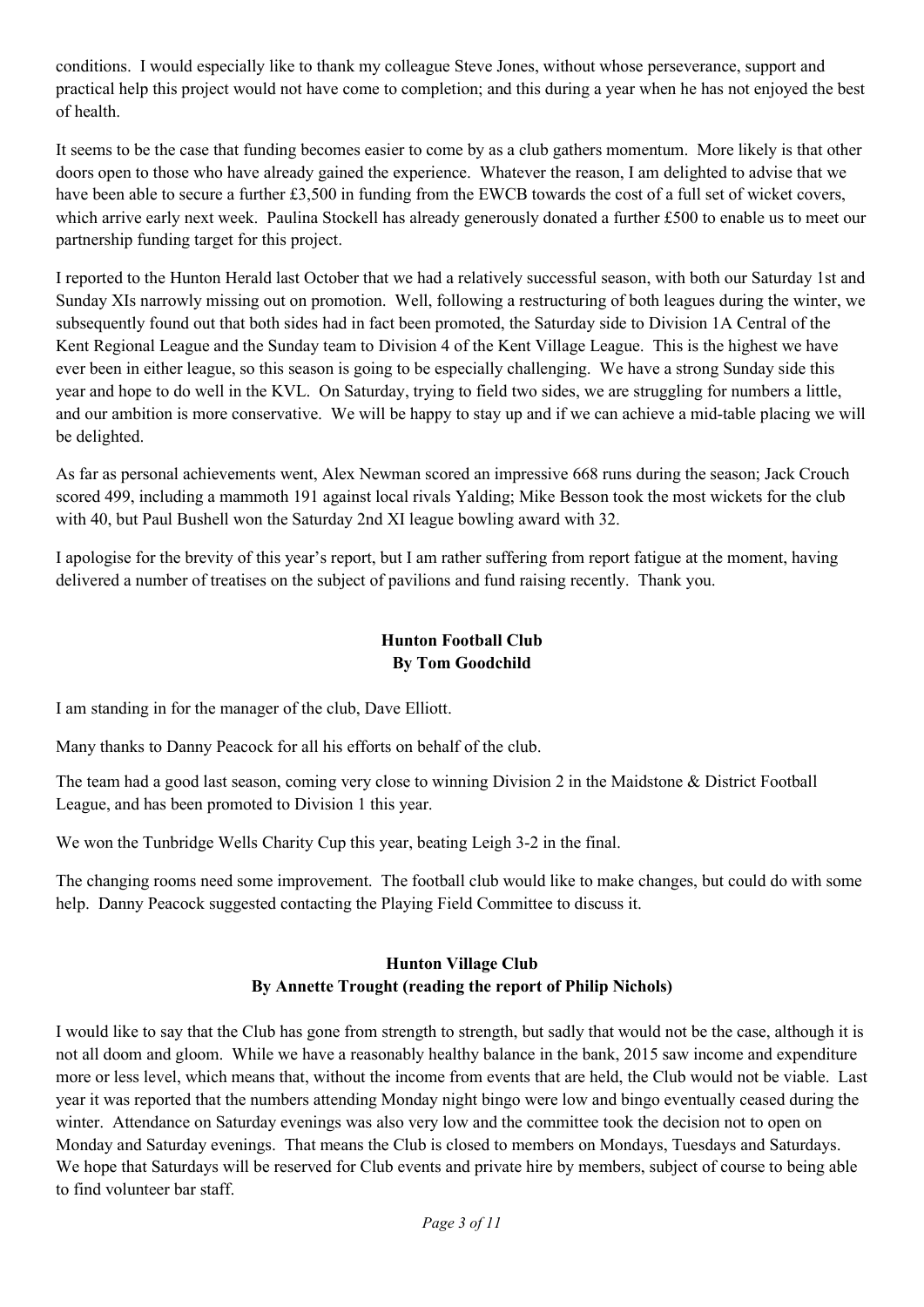The good news is that Club events have been well supported. These include the lunches, which also raise funds for The Friends of St Mary's, quiz nights and the recent Village walk followed by lunch. The wine tasting evening was very successful, courtesy of Graham Ashlin, who was very generous. More good news comes in the form of a second darts team who previously played at another club that was struggling to make ends meet. With two darts teams playing in different leagues, Wednesday evenings are usually busy, with one team or the other hosting a match. By comparison, Thursday and Friday evenings are quiet, and it would be nice to see more villagers using the Club for a social chat over a glass or two.

Yoga classes are now held at the Club on Tuesday mornings and we were pleased to be able to offer the use of the Club for pantomime rehearsals.

I am happy to report that, at the AGM, Liz Ridgeway volunteered for secretarial duties and a new Club Events Social Team was formed. They are planning future events, which include The Queen's Birthday tea and cakes party, refreshments at the fete, a cider and beer festival, quiz night, games night, a couple of village walks and more lunches later in the year. Lesley and Roger Lee deserve a special mention as they have organised the lunches and recruited a number of volunteers to prepare food, drinks and to clear up at the end. These volunteers are also to be thanked, as they are crucial to the success and have helped raise well over £1,000 for each of the Club and The Friends of St Mary's. However, we have discovered that things would be far easier for those concerned if the Club had an equipped kitchen. So we are now beginning down the road of fund raising for the kitchen, plus new flat roof coverings, the retiling of the gabled roof and, with the help of the gardening group, re-landscaping the Club's frontage. The amount involved will be a five-figure sum and it is more than likely that we will have to apply for grants and charitable type funding. Needless to say, this will take some considerable time to achieve, but will be well worthwhile for the benefit of the community.

Finally, I would like to thank the Club Management Committee and all of the volunteers that help to run the place, as it would not exist without them.

## **Hunton Club Book Groups By Annette Trought (reading the reports of Tricia Nichols and Chris Summersgill)**

#### *Book Group A*:

February 2016 saw the original book group reach a ten-year anniversary. To mark the event and by way of celebration, we all went to The Woolpack and enjoyed a nice evening together. None of us could quite believe it had been ten years! Over those years we had read some really good books which we thoroughly enjoyed and some that, in our opinion, shall we say, were not quite as good.

Those books read this year include:

The Lowland - Jhumpa Latire Regeneration - Pat Barker River God - Wilbur The Tiger's Wife - Tea Obreht The Wolf Border - Sarah Hall

We continue to enjoy our monthly meetings and look forward to discovering some new authors in the future.

### *Book Group B:*

Book Group B is still meeting on the second Thursday of each month at the Club. We have only five members at the moment, so hope to recruit some more.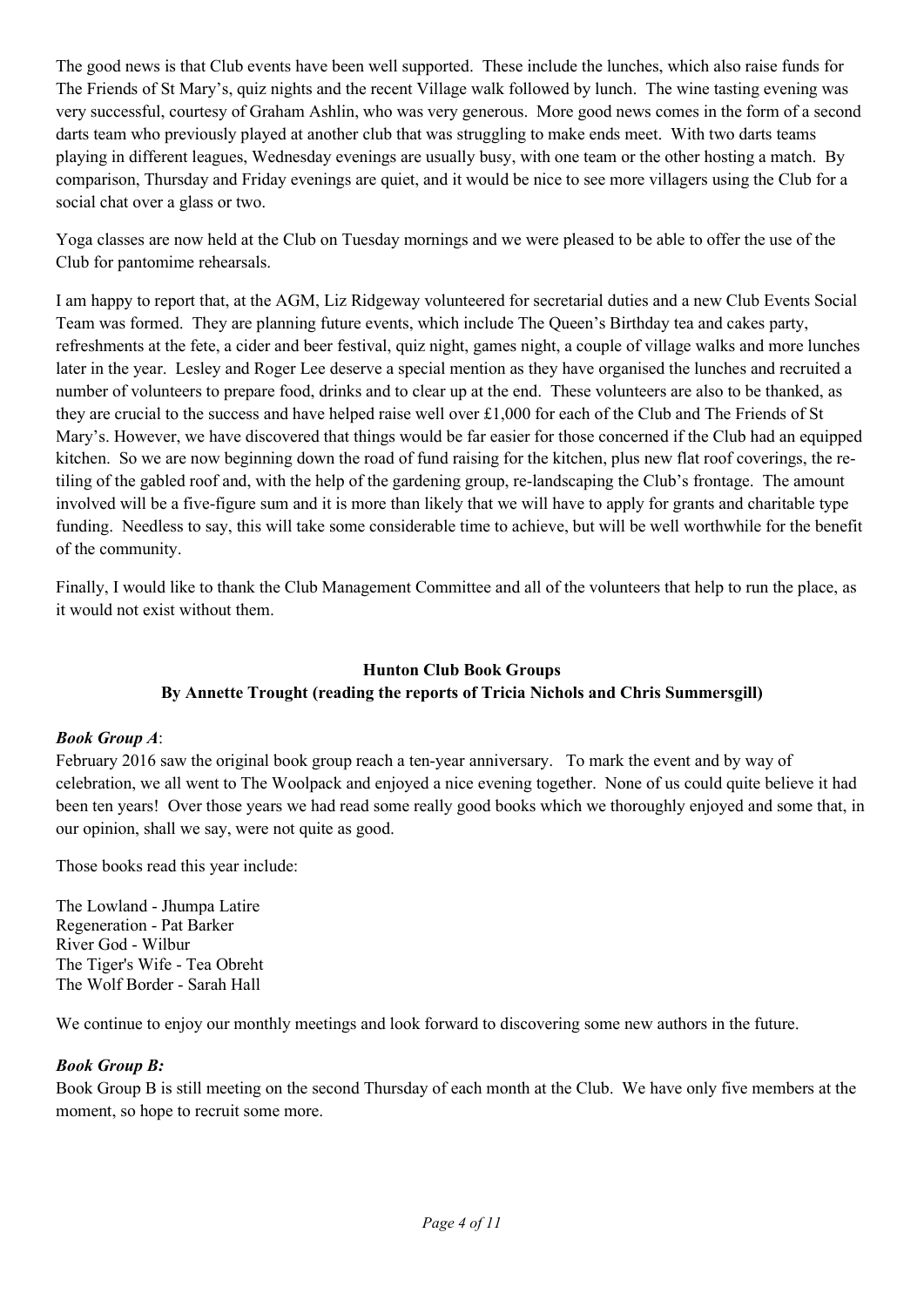## **Huntonwatch By Steve Wyles**

The third year of Huntonwatch has seen our network of Co-ordinators and Members working well together across the village to report crime, suspicious incidents and fly tipping.

Membership continues to increase, with 136 households now registered and receiving regular information and updates on scams, advice on crime prevention and any other useful material sent to us by Kent Police and/or the Trading Standards Office. This year we have also started using the Hunton Community Facebook page and the Hunton Herald to reach a wider audience, while the Facebook page has also been used by people in the village to report incidents to us.

Crime in the village remains low but there has been a notable increase in reports of people and/or vehicles acting strangely. This may mean Hunton residents are being more vigilant – which can only be a good thing. No-one knows the village better than those who live here and we are best placed to see when something just does not seem right.

We have been made aware of an increasing number of scams operating in the county. These can be phone based, emailed or even face to face encounters, although the latter more generally involves rogue trading of some form. Our general advice remains the same. Be careful and think twice before committing yourself.

The CCTV cameras at the village hall have captured useful information we have been able to pass on to the police and they remain a visible deterrent.

We continue to have regular contact with our PCSO, who is always on hand to offer advice if needed, and we meet in person from time to time. Following the recent elections, we introduced ourselves to the new Police and Crime Commissioner and will be interested to see how his approach compares to that of his predecessor.

We would like to extend our thanks to the entire Huntonwatch team for their continuing support.

# **Hunton Herald By Helen Ward**

It's been another busy year at the Herald, with so much going on in our small village. This year we have published two bumper editions, one containing reports from last year's Annual Parish Meeting and the other produced in conjunction with the Neighbourhood Plan team, giving feedback on their initial consultations. This proved surprisingly challenging but we hope they were well received and we will certainly consider repeating this should we have sufficient news to fill the pages.

It has been another very successful year for advertising revenue, which enabled us to make a sizeable donation towards stage lighting, which was used for our wonderful "Hunching" pantomime at Easter, and is now available for general village hall use. We have recently changed the format of our adverts to a "Local Business Directory" booklet to be delivered bi-monthly, which is easier for people to keep for future reference and reduces the amount of paper we use – feedback so far has been very positive. We are very grateful to Sue Pinks for all her hard work in bringing this about.

The Herald team continue to update the village Facebook page, twitter account, Hunton website and KM column, as well as posting relevant information in the Hunton Community Group on Facebook – so there are plenty of ways to obtain up to date information between editions. Please do take a look at these if you haven't yet done so.

There is a fair amount of work that goes on behind the scenes in bringing you the Herald each month and as editor I would like to personally thank everyone who makes it possible – Dudley for doing the layout, Lisa for organising the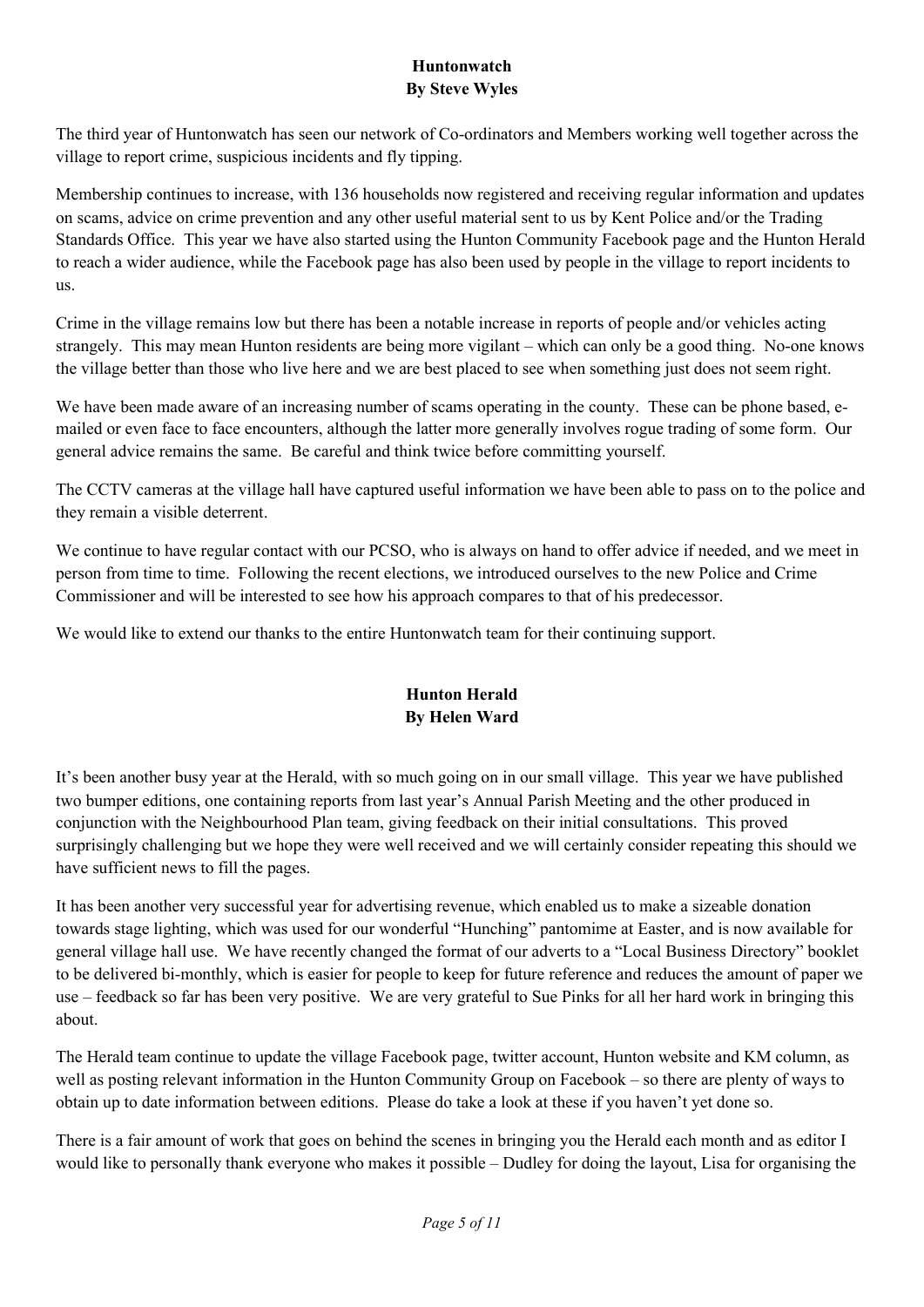distribution, James for handling the finances, all our contributors for their articles and event information and our large team of deliverers who ensure that you receive your monthly copy.

We hope you enjoy reading the Herald and if you have any ideas of things you would like to see included or suggestions for improvements, we would be very pleased to hear from you.

### **Speedwatch By Steve Wyles**

The Speedwatch team has been active again over the past year and we try to go out 2-4 times a month if we can. The strategy remains the same as in previous years and we try to vary the days and times of our sessions so that we do not become too predictable.

Recently we have been able to borrow the Yalding Speedwatch equipment, which gives us the ability to monitor traffic in both directions and, although we have only done so once this year, so far the results were encouraging and we will most certainly do this again on a regular basis.

I won't bore you with lots of statistics but two things do stand out. Firstly, the average speed of motorists travelling along West Street by the school is lower than it was a year ago and secondly, drivers are spotting us a lot earlier and visibly slowing (this suggests they are being more vigilant as they approach the school which must be a good thing).

The only two approved locations for our Speedwatch equipment to be set up are in West Street, but we recognise that there is a very real speeding problem in East Street as well. Whilst we cannot yet do a full session in East Street, we are looking to use the equipment to get some idea of average speeds along stretches of this road so we can perhaps apply for an approved site along that road.

Our aims remain the same:

- a) To protect children and parents by reducing speeding alongside the school
- b) To work with the police to educate drivers about speed awareness
- c) To lobby to get a blanket 30mph limit throughout the village
- d) To lobby to get a maximum 40mph limit between Yalding and Hunton

We will be out again in June and, with the longer days, will be able to hold sessions during the morning and evening rush hours.

## **King George V Playing Field Committee By Danny Peacock**

The Committee has held its usual six meetings over the last year.

The Committee has continued to ensure that the Field is kept clean and tidy through grass cutting; cutting back trees and hedges; and bin emptying, as well as keeping an eye on the rabbits and moles.

Satisfactory reports continue to be received from the MBC Safety Inspector on the play equipment. Two low risk issues identified in the reports have been rectified: four new steps have been fitted on the slide and the platform on the multiplay equipment has been replaced. There are also a few minor clean up items from the annual inspection report, which should be finished by the end of June.

Since the resurfacing of the car park in September 2014, the surface has continued to harden and is holding up well. Occasional holes which develop are being filled using the scalpings left over from the resurfacing and the French drain also continues to work well.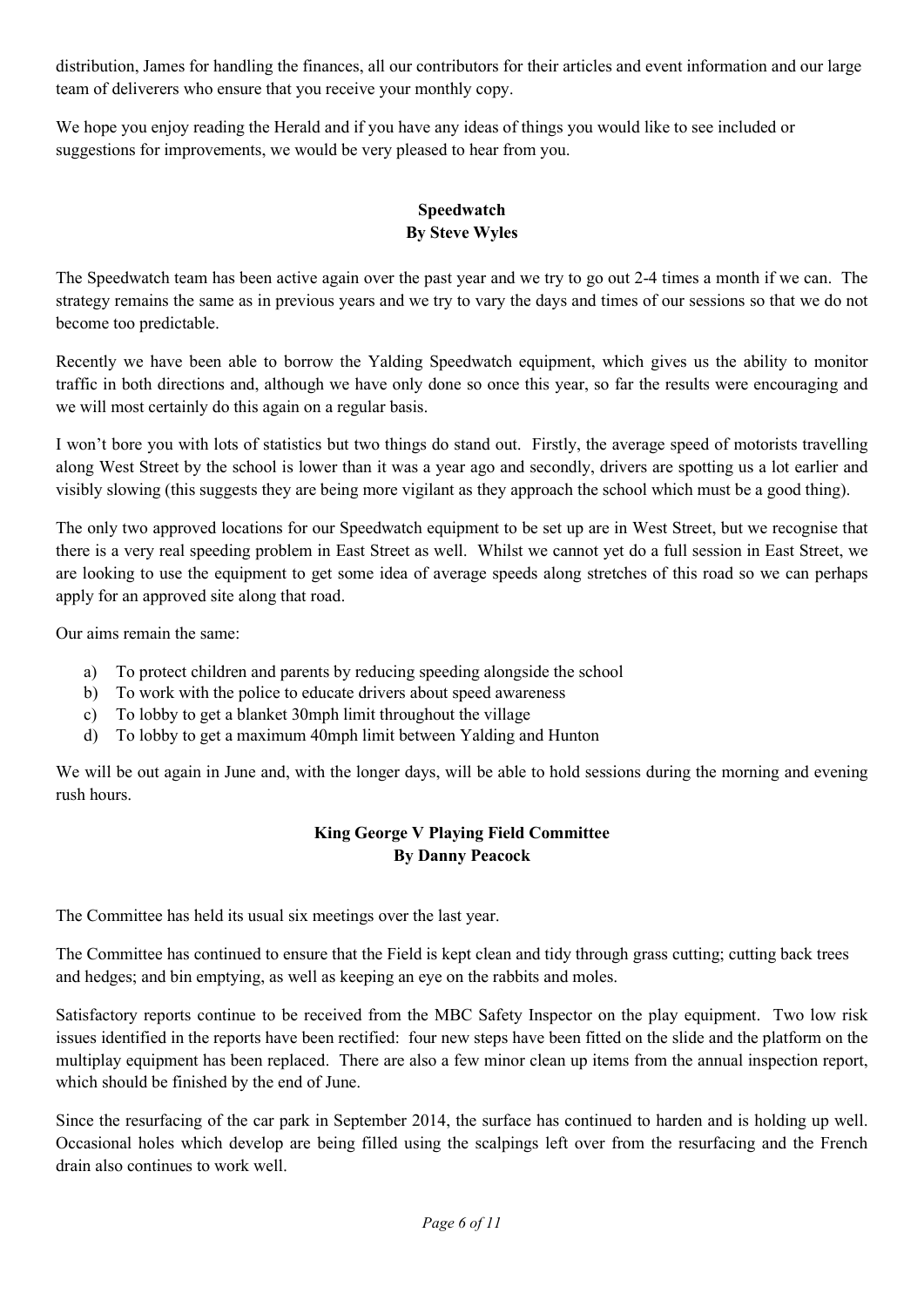During the year, the Committee has paid for the replacement of the gate to the Field, the hanging gate post and fencing on the west side of the car park. The pedestrian gate will also be replaced within the next few months.

The Committee has contributed £100 towards the cost of the defibrillator cabinet to house the defibrillator obtained by the Pre-school, and has agreed to pay for a third of the cost of the electrician fitting the cabinet to the exterior of the Village Hall (to be done next week).

The Committee has received regular reports from Simon Taylor and Steve Jones on the new cricket pavilion, officially opened yesterday, which Simon has already talked about tonight. It provides a great asset to the Cricket Club and the village.

Looking ahead, the Committee will be considering ways to improve the new play area through provision of new play equipment, seating, etc and ways this can be funded. The Committee's AGM is on 12th July, when a boundary walk will also take place.

Thank you to all the Committee members for their hard work and regular attendance at meetings, and to the Parish Council for its continued support.

### **Hunton Parish Plan Steering Committee By Annette Trought**

The Parish Plan Steering Committee is in its sixth year. The following is a reminder of the key developments and events that have been delivered and driven forward:

- Footpath
- Fete
- Litter picking
- Neighbourhood Watch
- Speedwatch
- Pop-up shops
- Community Orchard
- Phase 1 of the Neighbourhood Plan

It has been an important group. I have been the Chair for five years; I was not involved in the original set up.

Phase 1 of the Neighbourhood Plan has been completed. The Neighbourhood Plan, when produced, will be a planning document which will supersede the Parish Plan.

All of the working parties are embedded in the village and don't need to report back at meetings, although there is still more to do. The Committee is planning to meet only twice a year in future, just to catch up and see if there is anything which needs to be addressed. It is a great committee to work on and could do with more members.

In the autumn we will look towards Phase 2 of the Neighbourhood Plan with the Parish Council.

### **Hunton Litter Picking Team By Di Martin**

In 2011, after the Parish Plan Questionnaire was distributed to all households, litter was one of the items people wanted addressed.

*Page 7 of 11*  As a clean-up hadn't taken place for several years, as part of the Parish Plan process it was agreed a sub-committee would be set up to recommence periodic village clean ups. I volunteered to undertake the organisation of the litter pick team and liaised with Maidstone Borough Council as to the best way forward. They were very helpful and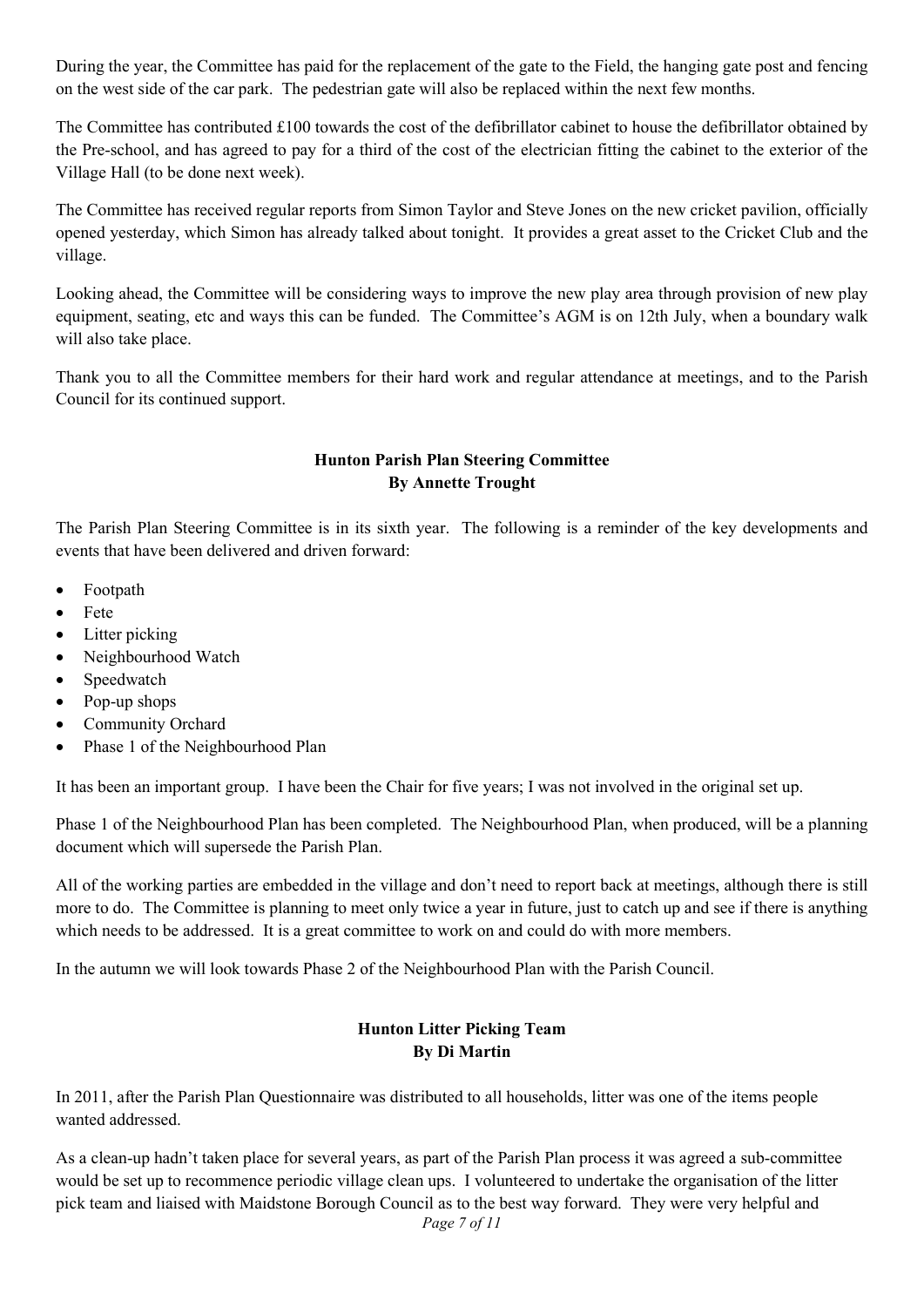agreed to insure us under their Public Liability insurance policy. This policy only covers us to collect litter from roads with speed limits under 40 mph, so technically we are only insured for West Street as a 30 mph limit past the school, Water Lane and Grove Lane. Ideally, it would be beneficial to everyone if the approach roads to Hunton had a 30 mph speed limit. The benefits of being under the Council's wing are that they collect all of the rubbish and they supply us with hi vis jackets, gloves, pickers and sacks.

We held our first litter pick on 15th October 2011. As this was the first clean up for a number of years there was a large collection of rubbish, consisting of 30 bags of general rubbish, 20 tyres, 3 car seats, plus an assortment of metal and miscellaneous items. It took a team of 14 four hours to complete this task.

For the second litter pick on 17th March 2012, there were 19 volunteers and we collected 40 sacks of general rubbish, 15 tyres, 2 carpets, 3 estate agents' boards, wheel trims and various pieces of metal. This collection took us slightly less time, only 3 hours. The major problem areas are fly tipping at Lughorse Lane and Barn Hill. Hunton Hill has also been another problem area, but has gradually attracted less litter recently.

Since 2011, we have held 14 litter picks and collected in the region of 300 sacks of general rubbish and 75 tyres, 30 of which were tractor tyres which had been dumped in the woods at Lughorse Lane. These were found by a local farmer, who kindly loaded them on to one of his trailers and brought them down to the village hall for Council collection. We thought we might have a problem with the Council taking these away, but they made a special trip for us.

Over these four years, we have had the frustration of people dumping every day rubbish, such as fast food containers and empty drink tins, but we have also had to remove a toilet and basin, underwear, children's toys and DVDs, which could so easily be taken to Tovil tip.

We now have a complement of 22 regular volunteers who give up their time three times a year to keep the village tidy. It would assist the litter pick team if all residents could keep their verges clear of any rubbish outside their properties.

# **Hunton Village Hall Committee By Mike Summersgill**

The Hall had another successful year as a Wedding venue, with 18 weekends booked for such usage. About 12 are booked for 2016, with more being added (two in December). Seven Musical Events were put on in 2015, and two Applause plays; paying attendances ranged from 28 to 85. In all, 500 people attended these events, and they raised a surplus of £1,000 for Hall funds. One event raised £500 for cancer charities (in memory of Alan Bishop). Thanks to regular volunteers who help put these events on.

The Playgroup continues to use the Hall daily; Judo has been cut to one evening but Yoga has started instead; a Youth Club started up, with Council funding, but ceased after a couple of months. The biennial electrical check was carried out, after the Cricket Club's new cabling was installed. Annual fire extinguisher and bi-monthly pest control visits did not raise any concerns. The Hall now has an Entertainment Licence, instead of needing Temporary ones per event, and has PRS Music licences now.

Nothing significant was renovated this year (unlike the Capital spend of  $\text{\pounds}10,000$  in 2014), but several things are showing their age. The sewerage system/plant collapsed in the Summer and that cost us  $\text{\pounds}2,000$  to renovate. We have also had an alarm/CCTV system installed by the Parish, which is proving useful, it records the actual time hirers are in the hall and is also of deterrence to vandals.

Overall, the Hall costs around £10,000 a year to run/maintain in its current state; utilities are half the cost. At the Hall AGM last week, accounts were presented that showed a surplus of over £5,000 in the year (chiefly because of wedding bookings) and items of maintenance and replacement (flooring & re-decoration, new tables, window blinds, spoons for kitchen) were agreed. It was also agreed that a Caretaker needs to be assigned for general maintenance duties, and a call will be put in the Herald for any volunteers to carry out that role. Committee all re-elected unopposed!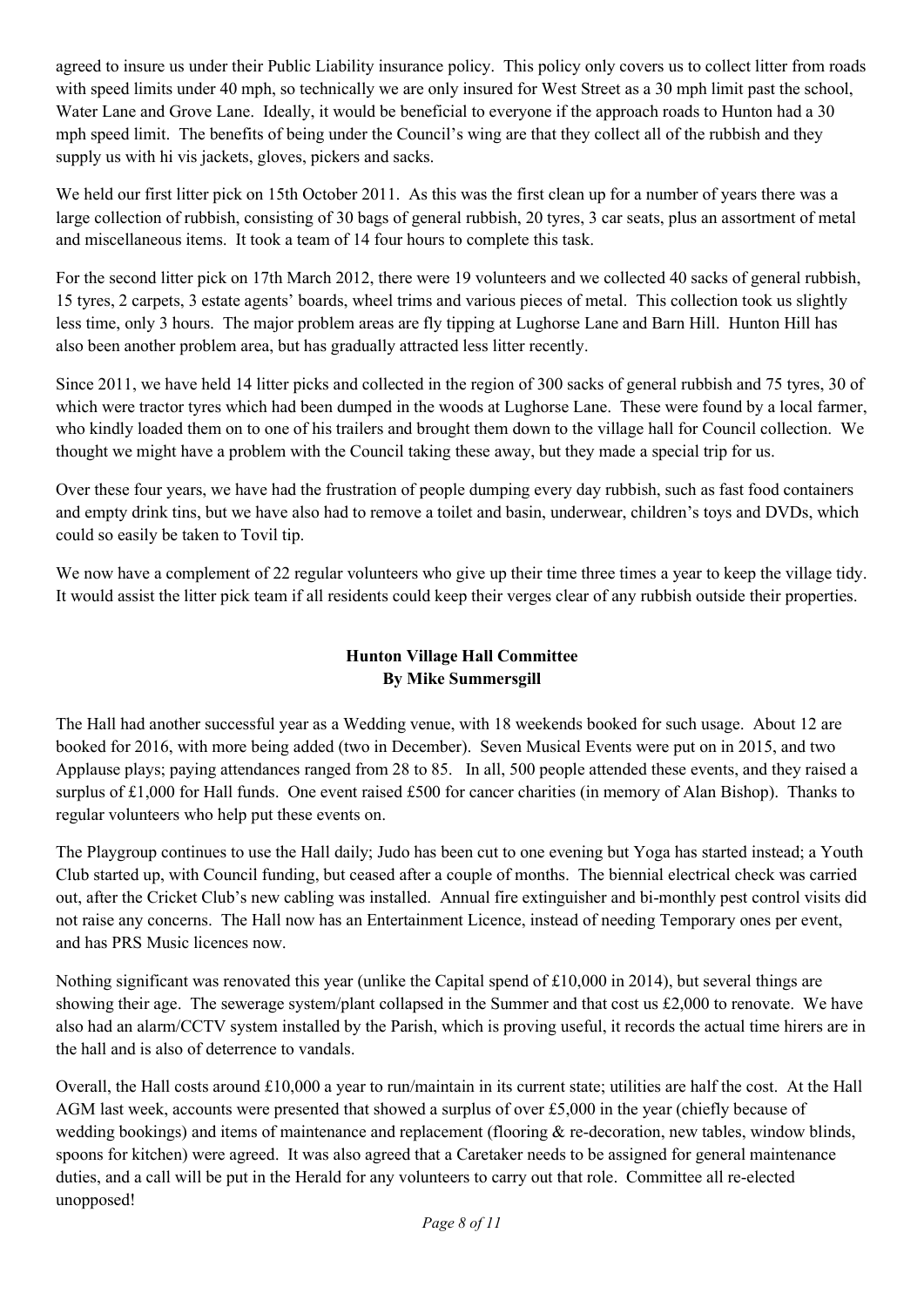The Parish Council has confirmed that Community events will take precedence on 10 specific dates annually, and that they will be at no direct cost to Hunton Community users. This helps clarify the situation for the bookings secretary and treasurer. It is also noted that the external condition of the Hall is declining/shabby and re-painting needs to be considered (and perhaps a new Name board).

# **Peace Cottages Charity By Liz Oliver**

There have been several changes at Peace Cottages in the past year. John Scott, who had been a trustee for more than 30 years, decided to retire and Fay Joyce and Celia Kennedy-Sloan have agreed to become new trustees.

A quinquennial inspection was carried out in 2015, which highlighted areas of work needing to be done, including the overhauling of all external joinery, repairs to guttering, and some damp penetration. Attention was needed to some frayed internal carpeting and the smoke alarms. A damaged bedroom window needed to be replaced. Overall, it stressed the good condition of the cottages. Following the report, a schedule of work was drawn up and the urgent matters addressed immediately.

Throughout the year, repairs have also been carried out to night storage heaters and some plumbing problems have been addressed.

A gardener cuts the grass and carries out minor repairs when necessary.

The residents' contribution has been increased since May last year from £110 a week to the current £125 a week.

The occupancy of the five cottages has changed, with two new residents taking over cottages from their previous occupants, who became too old to be able to cope on their own. The occupancy of the other three has remained the same.

# **Tree and Pond Warden By Mike Summersgill**

The Parish had a wettish Winter and most of the ponds refilled satisfactorily. Nothing of any note was reported, with most drainage ditches running freely. Warden has still not progressed the pond ownership database, nor received historical information from previous P&T Warden.

Two courses on recording trees were attended, and Warden is about to embark on a round of tree measurement and recording within the Parish. Entries of significant old/large trees will be made on the Kent Heritage Trees website; there are 10,000 in the County now registered and more to come.

#### **Hunton Walking Group By Mike Summersgill (reading the report of Ann Sawtell)**

Once again this year, we managed a full and varied collection of walks every other Monday morning. Rain and muddy fields in the colder months did not spoil the group's enjoyment; when conditions were particularly bad underfoot, we tried new walks in Rochester City, Larkfield Lakes and Haysden Country Park, where we found good hard paths for walking.

Twenty-five walks were undertaken with an average of fifteen walking. We covered most areas of Kent; some were local but others took us further away to Chiddingstone, Frittenden, Luddesdown and to the seaside at Hythe where we celebrated our 100th walk (in the wet).

On this occasion, we did not always manage to find firm footings on the Military Canal towpath and for the first time three unfortunate walkers gave us a demonstration of their inability to keep upright; one it has to be said who was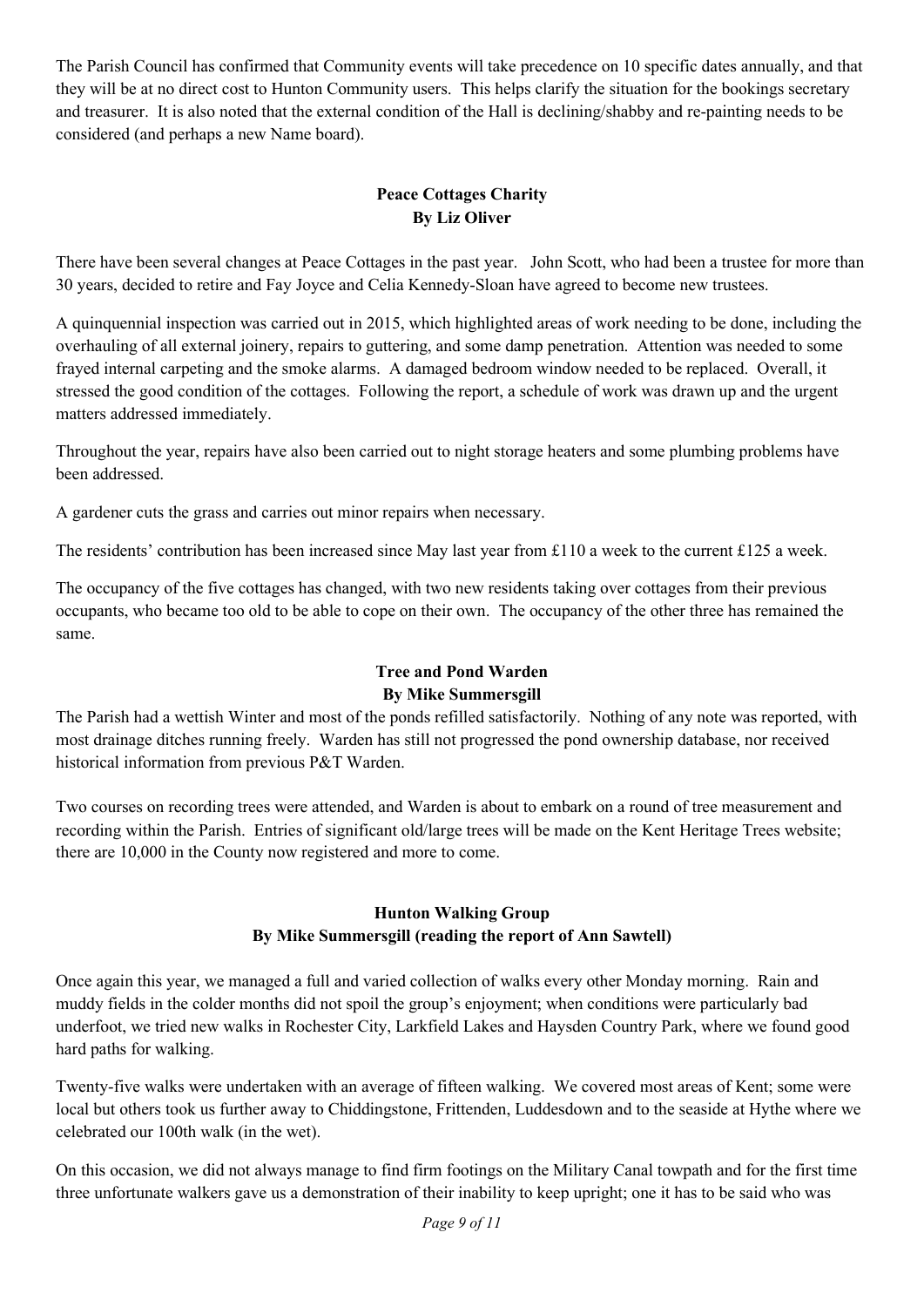laughing so much at another walker's attempt to get up, ended up sliding along with them onto the ground. We followed the walk with lunch together at a seafront restaurant looking out to sea (through mist!).

In August last year, we took a walk around Hunton's fields and woods, and walkers then contributed food to cook on the BBQ and share in Hunton Club. All agreed this enjoyable evening was one to be repeated in 2016, which is indeed happening more than once.

One of our members wrote in our record book of a Summer walk in Frittenden: "*blue skies, fluffy clouds and light aircraft over harvested wheat fields - iconic Kent*". We certainly explore some beautiful areas of the Kent countryside, often visiting some interesting and quirky pubs afterwards, whilst enjoying each other's company and getting exercise.

#### **Hunton WI By Di Martin (reading the report of Jane Langdon)**

Hunton WI, now in its second year, has gone from strength to strength. Overall membership has remained steady at 26 members but we often have a couple of guests at meetings 'dipping their toe in the water'. Hopefully some of these will become full members during the year. We give a warm welcome to any ladies wishing to enjoy an evening out on the first Tuesday of the month at 7.30pm in the Village Club.

The emphasis of Hunton WI is on having fun, often learning something new and meeting with friends and neighbours in a relaxed and social environment.

We have had a wide variety of speakers (some from the village itself), activities and discussions at meetings. Speakers' topics having ranged from the adventures of a Marine Biologist in remote parts of the world, Hypnotherapy, the Life and times of Vita Sackville-West at Sissinghurst to 'Yorick', a hearing dog for a deaf owner. In November, we had a highly successful evening of Christmas crafts, making very professional looking origami Christmas trees, and iris pattern Christmas cards. We have also enjoyed trips out to the theatre and local businesses.

Many members have taken the opportunity to take part in activities organised at District level. One of the most enjoyable was a visit to Bletchley Park (site of the wartime enigma code breakers, as depicted in the film 'The Imitation Game'). Some were more successful than others in solving the mind-boggling puzzles dotted around the site!

As is WI tradition, Hunton WI has already gained a reputation for the quality of their baking, with stalls at the Village Fete and the Christmas Market. We have recently received a request to bake apple pies for the first Hunton Beer and Cider Festival in September.

# **Hunton Gardening Club By Lesley Lee**

2015 again saw members of Hunton Gardening Club and their friends taking part in visits kindly organised by volunteers. In April, Celia Kennedy-Sloane arranged for a group to attend East Malling Research for a Fruit Science History Tour. In May, Edna Dennison set up a tour of Linton Park Gardens and then, in July, she again took a party round Saltwood Castle and grounds.

In 2015, after three years of running the Plant and Produce Stand at Hunton Fete, when they built up a great reputation and raised increasing amounts towards the costs of running the fete, Andrea Forster and Fay Joyce decided to hand over this task to others. Luckily, Des & Lynne Garnham accepted the challenge and thanks to their efforts, as well as all those who grew and donated a wide range of plants and produce and all those who purchased items, a record amount of over £650 was raised.

Those who attended the March winter social evening and supper held in the village club, enjoyed hearing from Sue and David Heaton about how they had planned, constructed and planted their garden and the lessons they learnt. The